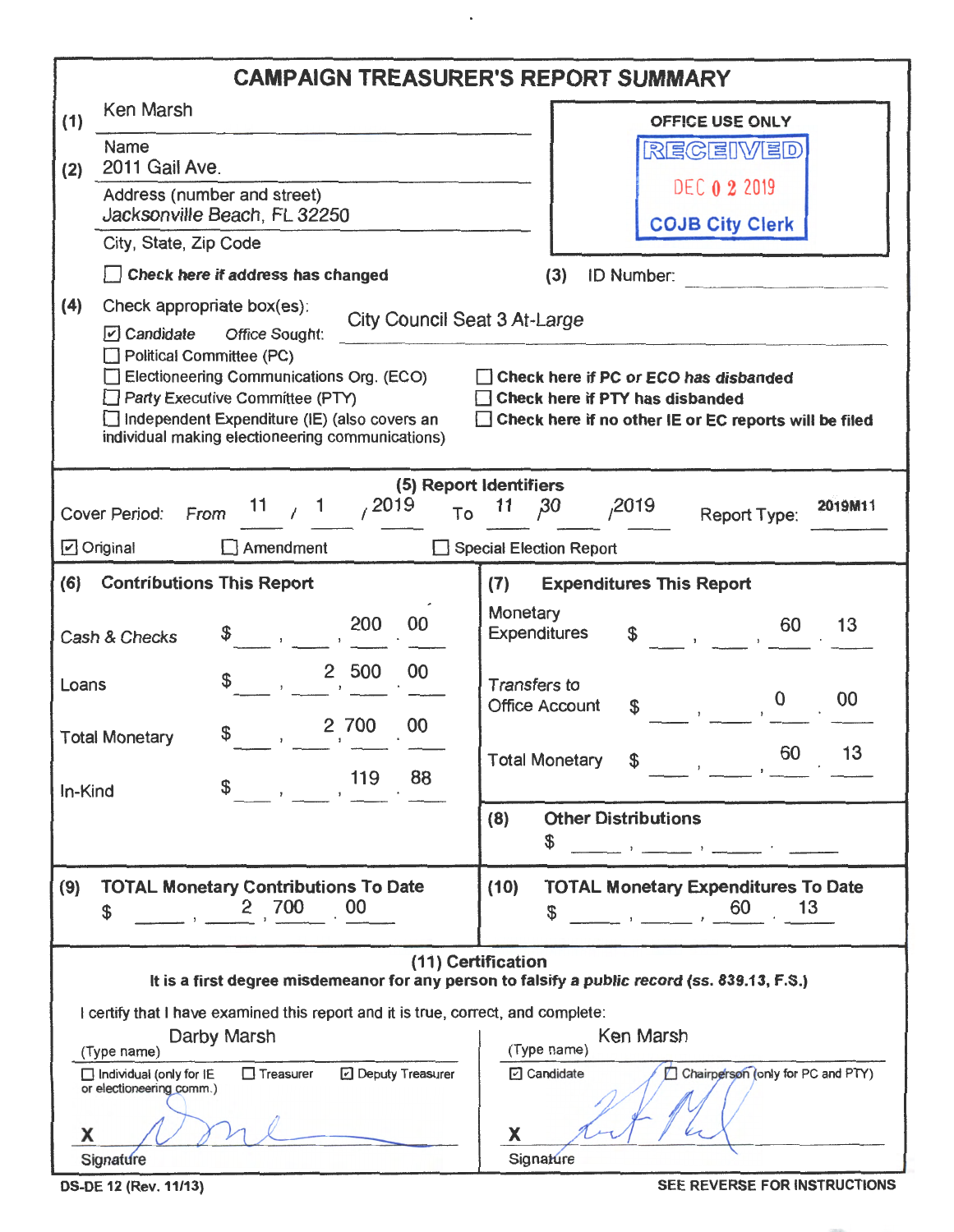## CAMPAIGN TREASURER'S REPORT - ITEMIZED CONTRIBUTIONS

| Ken Marsh<br>(2) i.D. Number          |                                                                |                         |                       |                                                       |                           |           |                         |
|---------------------------------------|----------------------------------------------------------------|-------------------------|-----------------------|-------------------------------------------------------|---------------------------|-----------|-------------------------|
| $(1)$ Name                            | 11<br>01 19                                                    |                         | 11                    | 30<br>19                                              |                           | 1         | $\mathbf{1}$            |
|                                       | (3) Cover Period $\frac{1}{2}$ / $\frac{1}{2}$ / $\frac{1}{2}$ |                         |                       | through $\frac{1}{2}$ / $\frac{1}{2}$ / $\frac{1}{2}$ | $(4)$ Page                |           | $of$ and $\overline{a}$ |
|                                       |                                                                |                         |                       |                                                       |                           |           |                         |
| (5)<br>Date                           | (7)<br><b>Full Name</b>                                        |                         | (8)                   | (9)                                                   | (10)                      | (11)      | (12)                    |
| (6)<br>Sequence                       | (Last, Suffix, First, Middle)<br><b>Street Address &amp;</b>   | Contributor             |                       | Contribution<br>In-kind<br>Description                |                           | Amendment |                         |
| Number<br>20 2019<br>11<br>$\sqrt{2}$ | City, State, Zip Code<br>Ken Marsh<br>2011 Gail Ave            | Type<br>S               | Occupation<br>Retired | Type<br><b>LOA</b>                                    |                           |           | Amount<br>2500.00       |
| $\mathbf{1}$                          | Jacksonville Beach<br>32250                                    |                         |                       |                                                       |                           |           |                         |
| 23 2019<br>11                         | <b>Susan Leslie</b><br>2309 Costa Verde                        | $\overline{1}$          | Retired               | <b>CAS</b>                                            |                           |           | 50.00                   |
| $\overline{2}$                        | <b>Blvd</b><br>Jacksonville<br>Beach, FI 32250                 |                         |                       |                                                       |                           |           |                         |
| 23<br>2019<br>11<br>$\prime$          | Georgete Dumont<br>507 16th Ave S                              | $\mathbf{I}$            | College<br>Professo   | <b>CAS</b>                                            |                           |           | 100.00                  |
| 3                                     | Jacksonville<br>Beach, FL 32250                                |                         | r                     |                                                       |                           |           |                         |
| 11<br>23 2019<br>$\prime$<br>7        | Jimmy Mauney<br>2880 Sanctuary                                 | $\overline{\mathbf{I}}$ | Technolo<br>gy        | <b>INK</b>                                            | N - 1 yr.<br>web          |           | 119.88                  |
| 4                                     | <b>Blvd Jacksonville</b><br>Beach, FL 32250                    |                         | <b>Director</b>       |                                                       | hosting                   |           |                         |
| 11<br>2019<br>26                      | <b>Theresa Mann</b><br>2043 Gail Ave                           |                         | Teachers<br>Aide      | CAS                                                   | N-One<br>Year             |           | 50.00                   |
| 5                                     | Jacksonville<br>Beach, FL 32250                                |                         |                       |                                                       | GoDaddy<br>Web<br>Hosting |           |                         |
| $\prime$                              |                                                                |                         |                       |                                                       |                           |           |                         |
|                                       |                                                                |                         |                       |                                                       |                           |           |                         |
|                                       |                                                                |                         |                       |                                                       |                           |           |                         |
| $\prime$                              |                                                                |                         |                       |                                                       |                           |           |                         |
|                                       |                                                                |                         |                       |                                                       |                           |           |                         |

DS-DE 13 (Rev. 11/13) SEE REVERSE FOR INSTRUCTIONS AND CODE VALUES